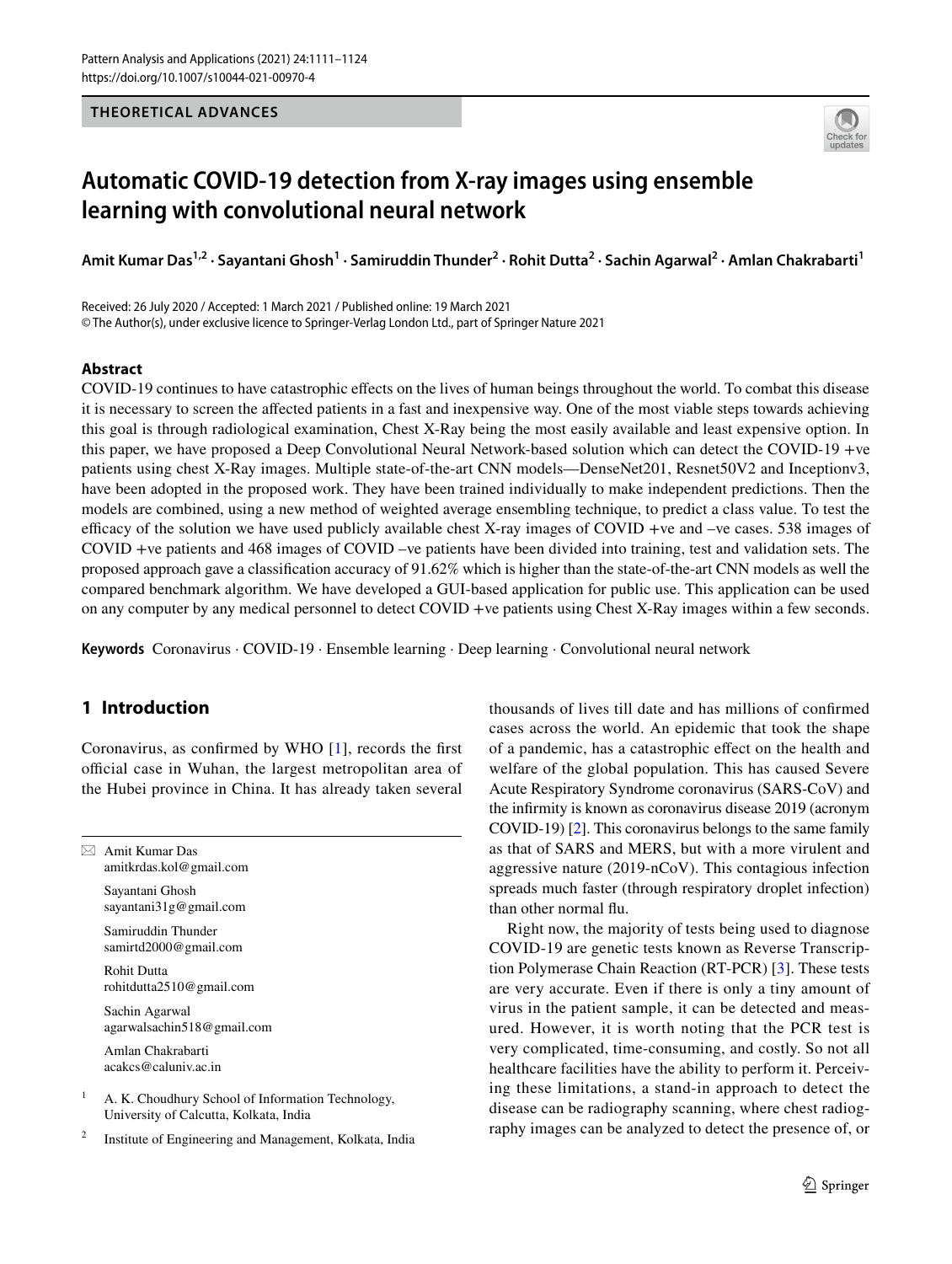the symptoms of the novel coronavirus. Studies show that viruses belonging to this family demonstrate significant manifestation in radiographic images [[4](#page-12-3)[–11\]](#page-13-0). Therefore, it can be said that classification with the help of radiographic images, such as chest X-ray (CXR), can be accurate but at the same time much faster and less expensive than the PCR test. Furthermore, chest X-rays are economical than other radiological tests like CT scans and available in almost every clinic.

The only perceived challenge in CXR-based detection of COVID-19 patients is that trained doctors may not be available all the time, especially in remote areas. Also, the radiological manifestations related to COVID-19 are new and unfamiliar with many experts not having past experience with COVID-19 positive patient CXRs. So, we have proposed a simple and inexpensive deep learning-based technique to classify COVID-19 +ve and –ve cases using CXR images. Using this technique a near-accurate detection of COVID-19 positive patients can be done in a few seconds. As a part of this research, we have also contributed a tool that can be used to detect COVID-19 positive patients. Even in the absence of a radiologist or if there is any difference in opinions of the doctors, this deep learning-based tool will always give an opinion without the need for human intervention. In this article, with the data available from open sources we have shown the efficacy of the proposed tool in terms of classification accuracy and sensitivity. It has also been compared with an existing benchmark work.

Few works have used only the individual deep learning techniques with CXR images [[4](#page-12-3), [12](#page-13-1), [13\]](#page-13-2) to make COVID-19 +ve and –ve prediction. One work has attempted to develop a custom network [[5\]](#page-12-4). But our work is focused on using multiple state-of-the-art deep learning models and then ensembling them to achieve better accuracy. It is based on the simple philosophy that an ensemble of multiple models provides better performance compared to individual models [[14](#page-13-3)].

The remaining part of the paper is organized as follows:

- Section [2](#page-1-0) lays down the related research, their approaches and their methodology.
- Section [3](#page-2-0) contains details about our proposed technique along with some context around the state-of-the-art models that we have used.
- In Section [4](#page-5-0) we have discussed the experimental set-up used in our research.
- Section [5](#page-8-0) presents the experimental results including classification accuracy, sensitivity and F1-score obtained from the proposed work.
- Finally in Sect. [6,](#page-10-0) the paper has been concluded with a summary of the outcome of our research.

## <span id="page-1-0"></span>**2 Related works**

Computer vision has found prominent usage in medical diagnosis. It is useful in the medical fields that require visual checks like dermatology. Computer vision is used as a tool to diagnose whether a skin abnormality is an early potential indicator of skin cancer. It is also used to detect issues within the body, especially in the tissues, blood vessels, joints, etc. It is used in ophthalmology to diagnose diseases like diabetic retinopathy, thus helping to prevent blindness. It has also shown great success in surgeries as well as therapies. Computer vision solutions use various types of medical imaging e.g., Computed Tomography scan (CT scan), Magnetic resonance imaging (MRI), Positron Emission Tomography scan (PET scan), ultrasound and Chest X-Ray (CXR) images.

Studies show that medical images help in improving the analysis of the presence of viruses in the lungs. In multiple works, deep learning-based techniques have been developed to identify pneumonia [\[15,](#page-13-4) [16\]](#page-13-5), different classes of thoracic diseases [\[8](#page-12-5), [9](#page-13-6), [17](#page-13-7)], skin cancer [[18\]](#page-13-8), haemorrhage classification [\[19\]](#page-13-9), etc. from medical images. Some of these works have given promising results with relatively simple architecture [[8](#page-12-5)].

In a work by Singh et al. [[20](#page-13-10)], a convolutional neural network (CNN) model has been used to identify COVID-19 patients with the help of CT scan images. There are several more research works to detect the presence of the COVID-19 virus in the human lungs with the help of a CT scan  $[11, 20-23]$  $[11, 20-23]$  $[11, 20-23]$  $[11, 20-23]$ . In the work by Yan et al.  $[11]$  $[11]$ , a multi-task, self-supervised AI model has been developed for the diagnosing of the COVID-19 virus in human lungs with the help of CT scan images, with an accuracy of 89%. Automatic segmentation and quantification of the lungs are done by Shan et. al. [[21](#page-13-12)]. Li et al. [[22\]](#page-13-13) describe a fully automatic framework to detect coronavirus affected lungs from chest CT scan images and differentiated it from other lung diseases. However, Ng et al. [[24\]](#page-13-14) and Huang et al. [[25](#page-13-15)] have concluded that CXR images are better than any other means in the detection of COVID-19 because of their promising results along with the availability of CXR machines and their low maintenance cost.

There have been multiple works done by researchers in the area of COVID-19 patient detection using CXR images [[4](#page-12-3), [5,](#page-12-4) [7,](#page-12-6) [12,](#page-13-1) [26](#page-13-16)–[32](#page-13-17)]. In one such work by Makris et al. [[4\]](#page-12-3), transfer learning has been used with the Inception-v3 network to classify normal, pneumonia and COVID-19 patients using CXR images. Another work by Mangal et al. [[6\]](#page-12-7) has used the DenseNet with ChexNet architecture to segregate normal subjects, bacterial and viral pneumonia patients and COVID-19 patients. Rahimzadeh et al. [[7](#page-12-6)] has used a concatenated Xception and ResNet50V2. Another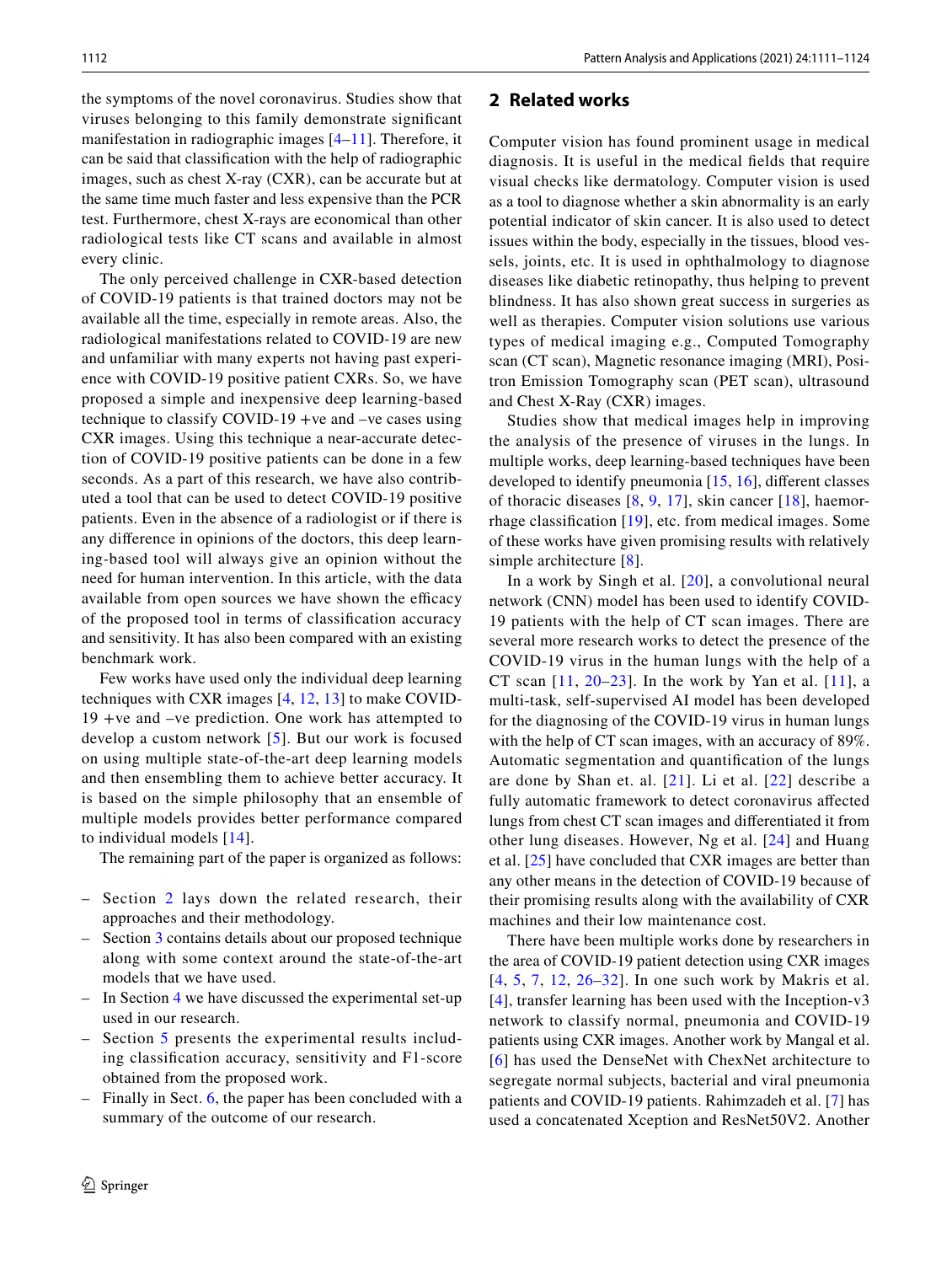work by Xu et al. [[26\]](#page-13-16) has used ResNet to detect viral pneumonia and COVID-19 patients. Unavailability of a large number of image data of COVID-19 +ve patients is a challenge faced by most researchers working in this area. Development of COVIDGAN for the generation of data artificially has been done in a work by Waheed et al.[[33\]](#page-13-18) which in turn will help in improved COVID-19 detection.

Apart from using individual state-of-the-art deep learning models, there has been one work by Wang et al. [[5\]](#page-12-4) which has developed a custom architecture termed as COVIDNet architecture for the classification of COVID-19 patients, healthy subjects and pneumonia patients. This custom network, designed using a lightweight projectionexpansion-projection-extension (PEPX) design pattern, has demonstrated a classification accuracy of 94%—a result that outperforms laboratory testing.

As can be observed, most of the works related to COVID-19 detection from CXR images have utilized individual deep learning models e.g., DenseNet, ResNet, Xception, etc. [[12,](#page-13-1) [27,](#page-13-19) [28\]](#page-13-20). None of the works have tried to combine the models to multiply their capability of classification. Various works done on Ensemble Learning with Deep Neural Networks show that ensembling learning methods are superior in prediction than an individual model and also helps in preventing overfitting  $[34]$  $[34]$  $[34]$ . In  $[35]$ , a weighted average of the output probabilities has been introduced as a method for ensembling. It is found to be better than the unweighted average. In another work Cheng et al. [\[36](#page-13-23)], the relative performance of the different ensemble methods with Convolutional Neural Networks like unweighted average, majority voting, Bayes Optimal Classifier, and Super Learner has been compared.

<span id="page-2-1"></span>**Fig. 1** DenseNet architecture [[37](#page-13-24)]

In this research, we have proposed a new method to ensemble three state-of-the-art CNN models—DenseNet201, Resnet50V2, and Inceptionv3 to classify COVID-19 +ve patients from CXR images.

## <span id="page-2-0"></span>**3 Proposed approach**

In real life, we always prefer to come up with a medical diagnosis based on multiple medical expert views. The combined opinion of the medical experts helps in reaching a more reliable conclusion. Following the same philosophy, multiple benchmark CNN models have been adopted in our proposed work. They have been trained individually to make independent predictions. Then the models are combined, using a new method of weighted average ensembling technique, to predict a class value. This newly proposed ensembling method is expected to make the prediction more robust. Our proposed work comprises of three pre-trained CNN models—DenseNet201 [\[37](#page-13-24)], Resnet50V2 [[38\]](#page-13-25) and Inceptionv3 [\[39\]](#page-13-26). The biggest advantage of Dense Convolution Network or DenseNet, shown in Fig. [1](#page-2-1), is that it requires comparatively fewer parameters than similar types of traditional CNN. An additional reason to choose DenseNet is that each layer takes the feature maps of all preceding layers as inputs. This helps to strengthen feature propagation and encourages feature reuse.

ResNet50V2, shown in Fig. [3,](#page-3-0) is a contemporary convolutional network which addresses the vanishing or exploding gradient problems by the use of "residual blocks" in the architecture. In a residual network, multiple residual blocks

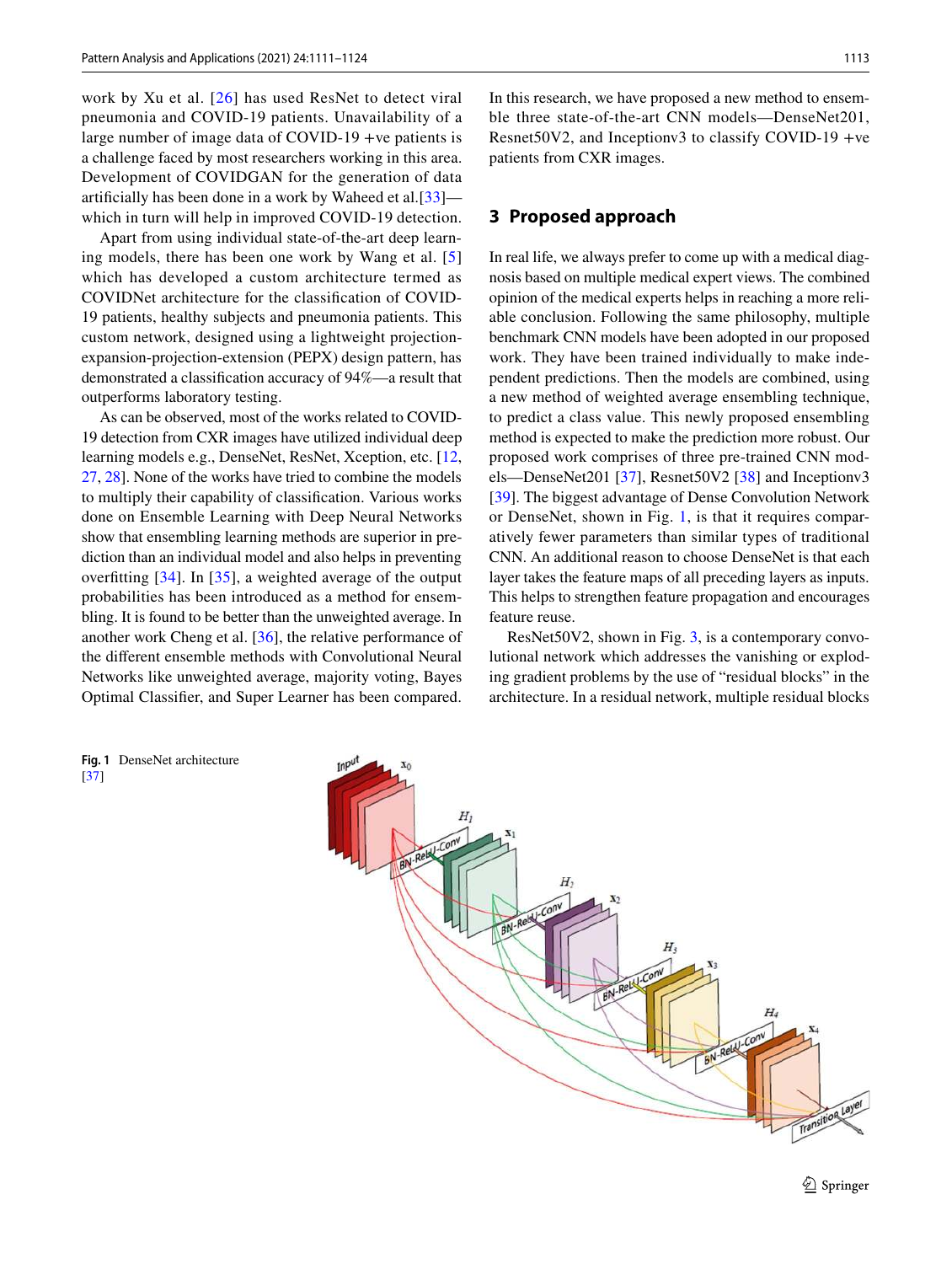stacked up one after another. Each residual block, shown in Fig. [2](#page-3-1), is formed of short-cut connections skipping one or more layers. Resnet50V2 uses the pre-activation of weight layers.

The Inception model, shown in Fig. [5,](#page-4-0) is a powerful model that can accomplish very high accuracy to extract the features and classify images based on those features. Inceptionv3 has a 48-layer deep architecture consisting of 11 inception modules. Each inception module, shown in Fig. [4](#page-4-1), consists of convolution filters, pooling layers, and ReLU (Rectified Linear Unit)

<span id="page-3-1"></span>**Fig. 2** Residual block [[38](#page-13-25)]



One salient point in our proposed approach is that we have used a new weighted average based ensembling method to combine individual CNN models. In this method, if one model, say ResNet50V2, is performing better than the other two models i.e., having lower validation error, it is assigned a higher weight so that its contribution in deciding the class value is higher. Assuming the accuracy percentage of the *i*-th model as  $a_i$ , the validation error is  $(100 - a_i)$ . We define a factor  $k_i$  as below:

$$
d_i = 100 - a_i \tag{1}
$$

$$
D = \sum d_i^2 \tag{2}
$$

$$
k_i = \frac{d_i^2}{D},\tag{3}
$$

Weight of the *i*-th network is defined as:

$$
w_i = \frac{\frac{1}{k_i^2}}{\sum \frac{1}{k_i^2}},\tag{4}
$$



**BN** 

**ReLU** 

weight **BN** 

> Let us assume that the output from the neural networks is of the form  $[y_0, y_1]$ , where  $y_0$  denotes the probability of Class 0 and  $y_1$  denotes the probability of Class 1. Let the predictions

<span id="page-3-0"></span>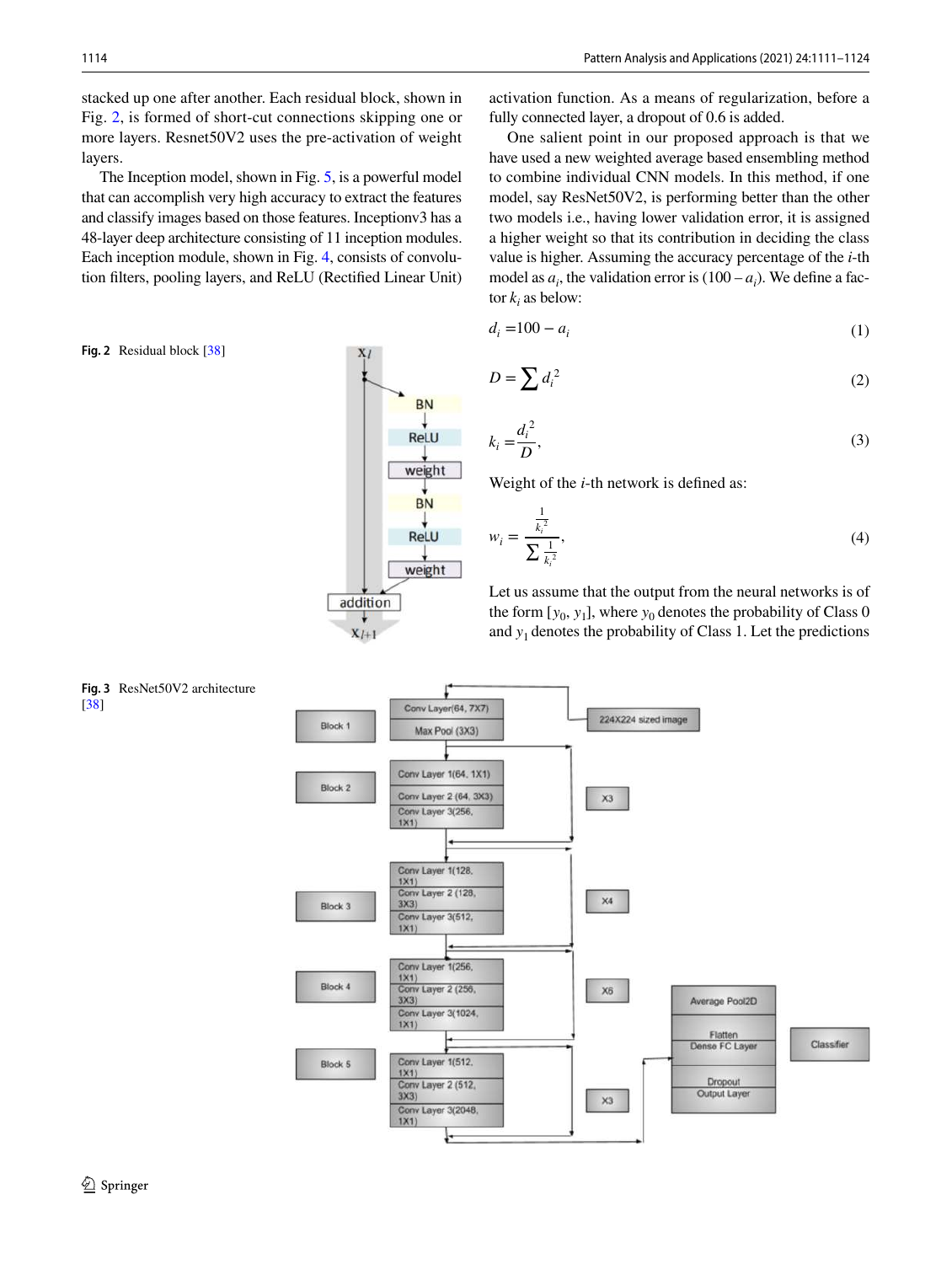#### **Fig. 4** Inception module [\[39\]](#page-13-26)

<span id="page-4-1"></span>

<span id="page-4-0"></span>from the three different models be of the form  $[y_{01}, y_{11}]$ ,  $[y_{02},$  $y_{12}$ ],  $[y_{03}, y_{13}]$  for models 1, 2 and 3, respectively. Let the weights calculated using the proposed method mentioned in Eq. 4 be  $[w_1, w_2, w_3]$  for the models, respectively. Then the weighted probability is calculated as:

into 5 folds. Each time one separate fold is picked up as test data and the remaining folds as training data.

– While dividing the images into training, testing and validation sets, ensure that there is no patient overlap i.e., different images of the same patient is not present

Average = 
$$
\left[ \frac{w_1 \times y_{01} + w_2 \times y_{02} + w_3 \times y_{03}}{w_1 + w_2 + w_3}, \frac{w_1 \times y_{11} + w_2 \times y_{12} + w_3 \times y_{13}}{w_1 + w_2 + w_3} \right]
$$

The overall proposed approach, as summarized in Fig. [6,](#page-5-1) includes:

- Consolidate CXR images for healthy subjects, patients having pneumonia or other bacterial infection and COVID patients from different sources.
- Retain only frontal CXR images.
- Resize images to a uniform size.
- Divide the images into three portions—training, testing and validation datasets. One small portion is retained as validation set to test the efficacy of the trained model while the remaining portion is divided

in multiple sets.

- Train the models DenseNet201, ResNet50V2, and Inceptionv3 using training set images and do the loss minimization based on the test set images. Calculate the weights of the 5-fold cross validation based on the test set.
- Run the trained models on the validation set images and select class label value 0 or 1 based on weighted average ensembling of the 3 models.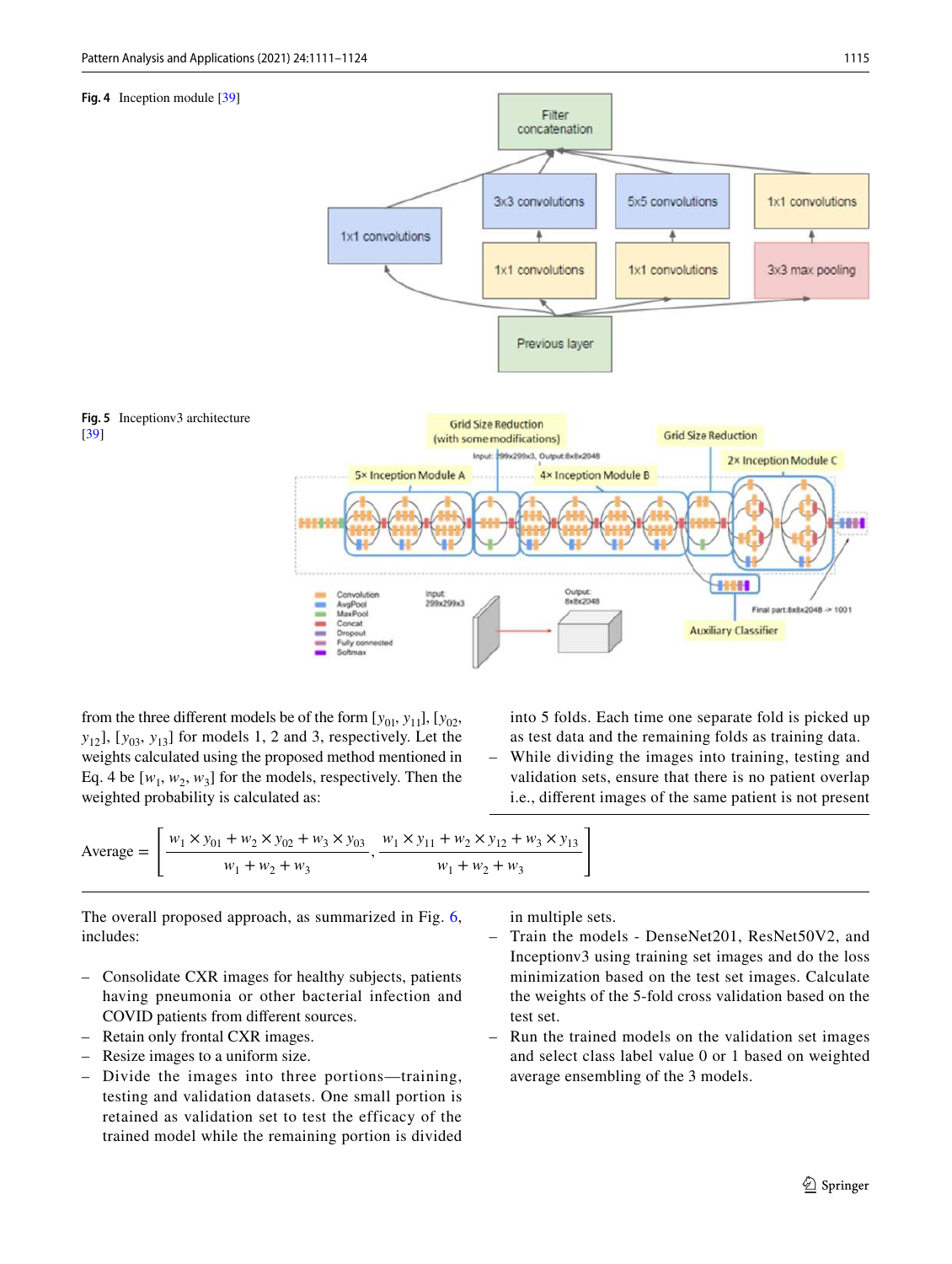#### <span id="page-5-1"></span>**Fig. 6** Proposed approach



# <span id="page-5-0"></span>**4 Materials and methods**

## **4.1 Dataset generation**

For this research work, we have collected the images from different open sources [[40](#page-13-27)[–46\]](#page-13-28). These open-source public datasets contain CXR images of COVID-19 positive patients, patients having pneumonia and other infections and healthy subjects, primarily collected from European countries. This data contain CXR images of different patients from which only the frontal images are considered and lateral images are discarded. This is because our region of interest is the lungs and lungs can be better examined with a frontal view than a lateral one. The original set of CXR images are labeled as COVID-19, Pneumonia, and Normal. However, for this work, we have segregated the images into two broad categories—COVID-19 POSITIVE (referred to as class 0) and COVID-19 NEGA-TIVE (referred to as class 1). For Class 0 there are 538 images similar to images shown in Fig. [7](#page-5-2) whereas for Class 1 there are 468 images of COVID negative patients similar to images in Fig. [8.](#page-6-0)



<span id="page-5-2"></span>**Fig. 7** CXR images of COVID-19 positive subjects [[45](#page-13-29)]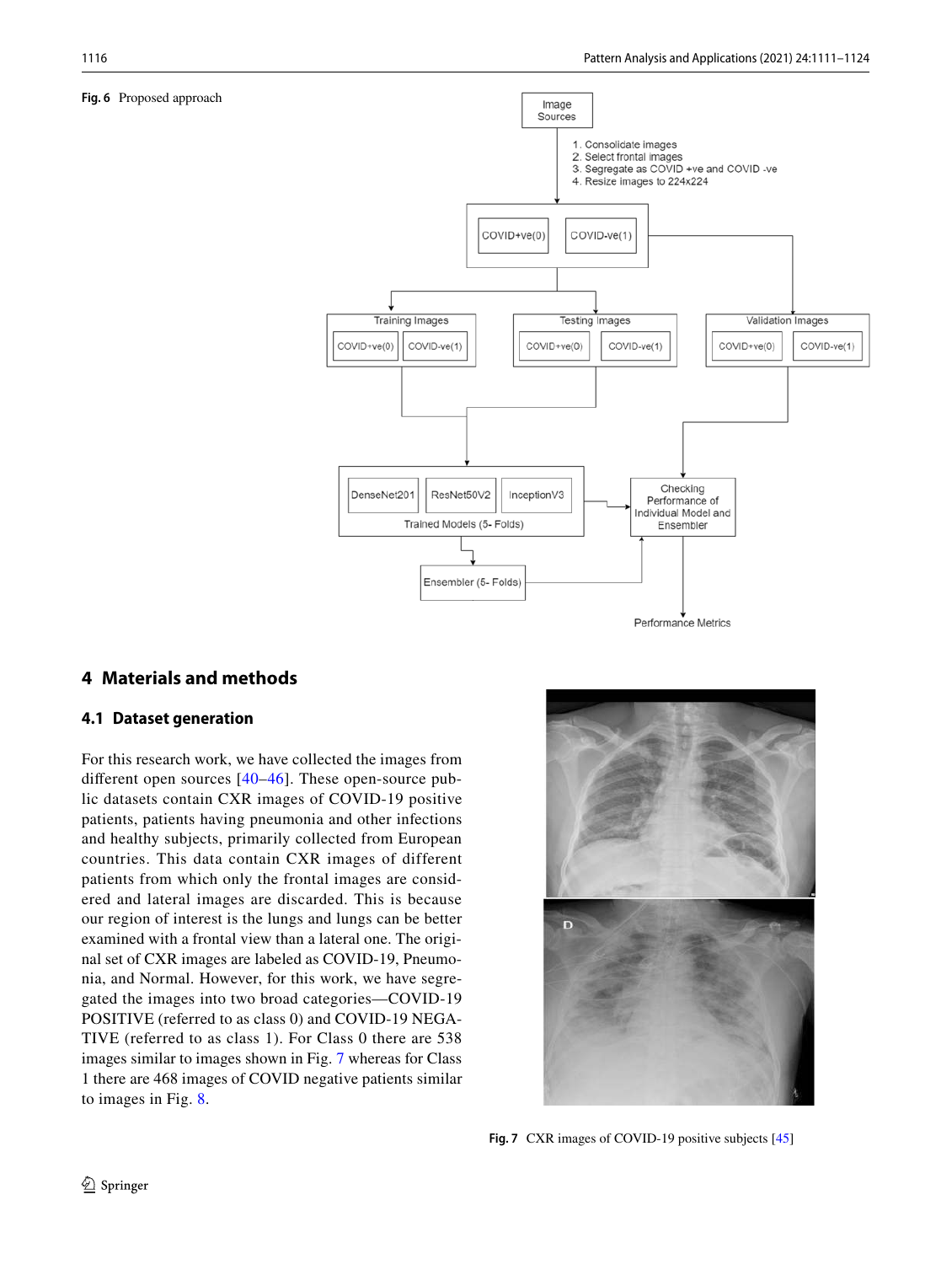

<span id="page-6-0"></span>**Fig. 8** CXR images of COVID-19 negative subjects [\[43\]](#page-13-30)

#### **4.2 Pre-processing**

The consolidated images are first normalized and resized into  $224 \times 224$  shaped images. Then the images are shuffled and split into training, test and validation data. The training data have 771 images where 438 images are for class 0 and 333 images are for class 1. The test data have 118 images where 43 images are for class 0 and 75 images for class 1. Similarly, the validation data have 117 images where 57 images are for class 0 and 60 images for class 1. To ensure effective training, we have adopted 5-fold cross validation while splitting the set of images. While a fixed set of images have been selected as validation data, the images for training and test datasets have been selected by splitting the combined set of images (i.e., training and test images combined) into 5 folds and picking up a different fold each time as the test set. Five iterations have been executed, one with each fold of test data and corresponding training data. However, if there are two or more images of the same patient, it is ensured that those images are either marked as training data or as test data—but not in both. In case the same patient's images are kept both in training and test data, there is a possibility that the results will be overly promising because of patient overlap. With this, the image folders are ready for training the model followed by testing the efficacy of the trained model (see Table [1\)](#page-6-1).

<span id="page-6-1"></span>**Table 1** Data distribution for training, test and validation

| Dataset    | $COVID +ve (class COVID -ve (class$<br>$\left( 0\right)$ |     | Total |
|------------|----------------------------------------------------------|-----|-------|
| Training   | 438                                                      | 333 | 771   |
| Testing    | 43                                                       | 75  | 118   |
| Validation | 57                                                       | 60  | 117   |

### **4.3 Tools used**

We have used Google Colab GPU (Tesla K80 12GB GDDR5 VRAM), Python 3.7 and TensorFlow 2.2.0. For the implementation of CNN, the deep learning library of TensorFlow 2.2.0 is used, and the training and the testing procedures are done in the Google Colab platform.

#### **4.4 Performance metrics**

To evaluate the performance of the proposed approach, the metrics adopted are classification accuracy, sensitivity and *F*1-score, measured as follows:

Classification accuracy = 
$$
\frac{TP + TN}{TP + TN + FP + FN}
$$

$$
Sensitivity = \frac{TP}{TP + FN}
$$

$$
F1 \text{ Score} = \frac{2 \times \text{sensitivity} \times \text{precision}}{\text{sensitivity} + \text{precision}}
$$

 where TP stands for True Positive, FP for False Positive, FN for False Negative and TN for True Negative. In a confusion matrix, the COVID-19 +ve cases that are correctly classified by the model are termed as True Positive and incorrectly classified as COVID –ve are termed as False Positive. Similarly, COVID –ve subjects classified correctly are termed as True Negative and incorrectly classified as COVID +ve are termed as False Negative.

#### **4.5 Compared benchmark**

In this paper, we have proposed a new weighted average based ensemble technique. However, alongside the results from the individual networks used in the ensemble, we have also compared the results from the proposed algorithm with another contemporary work on COVID-19 detection from X-ray images [[7](#page-12-6)] which has used a concatenation of benchmark CNNs (henceforth referred to as 'Concatenated network'). This gives a good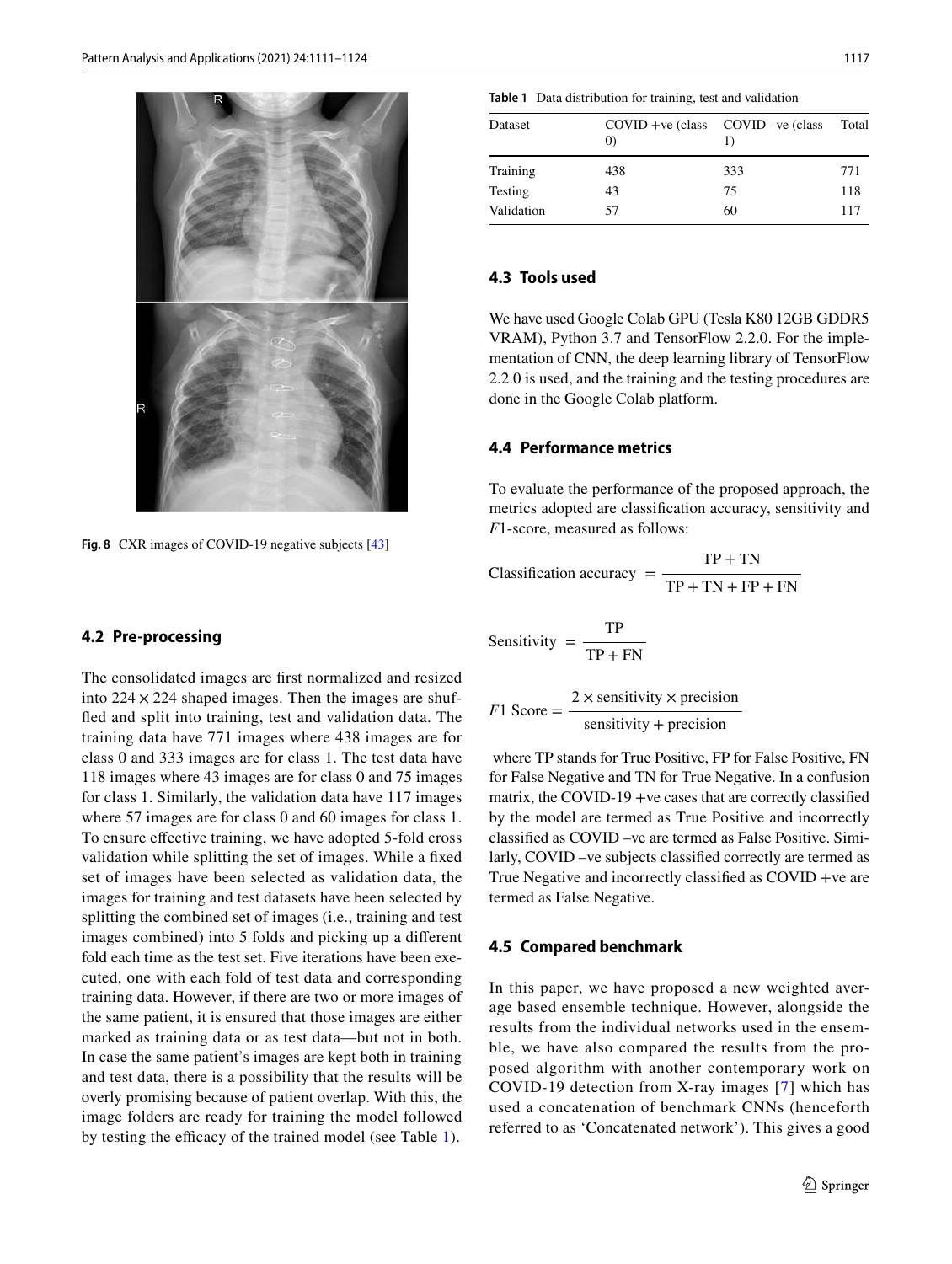<span id="page-7-0"></span>

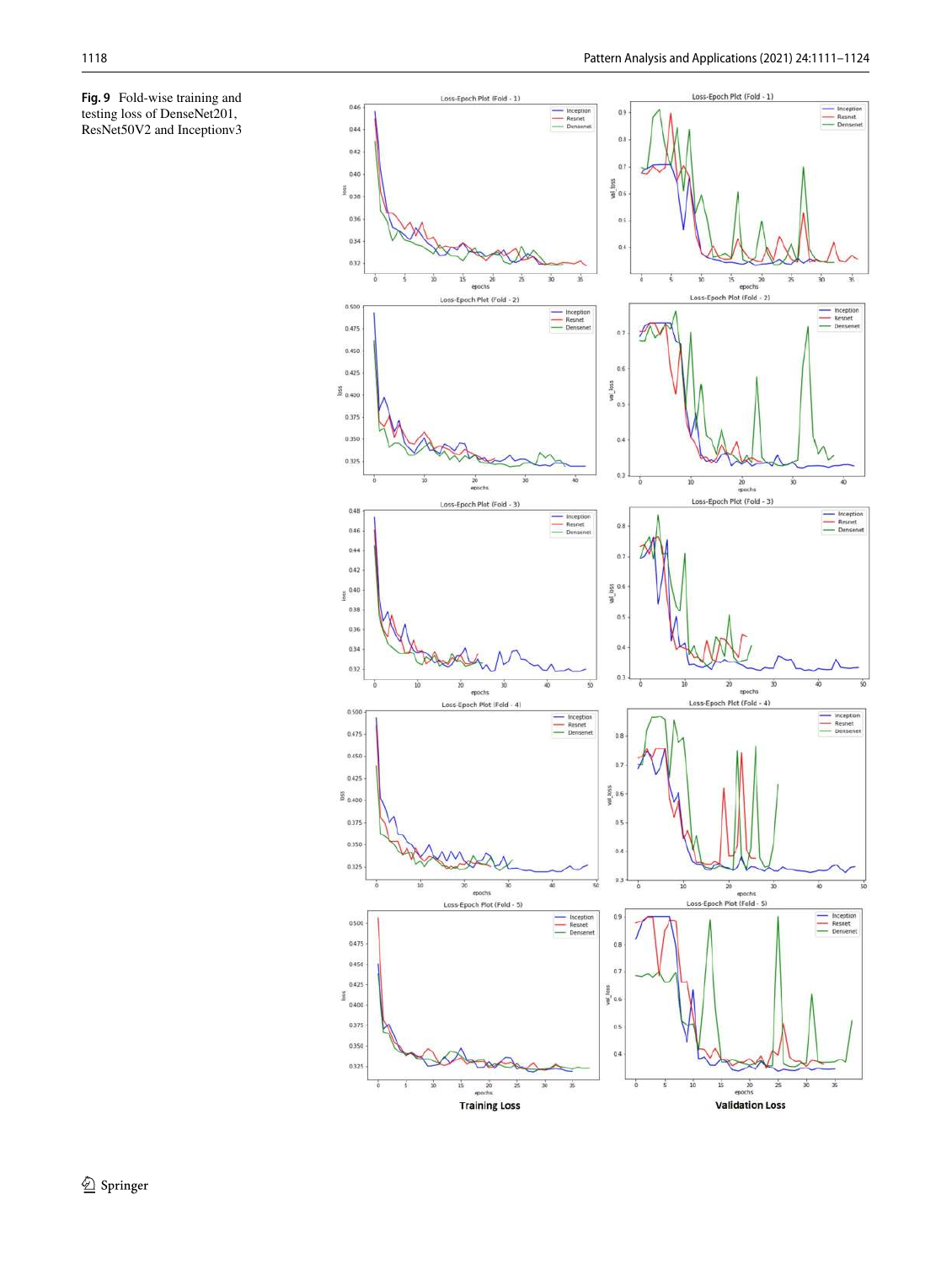

<span id="page-8-1"></span>**Fig. 10** Confusion matrix for the model outputs trained across different Folds

understanding of how the proposed algorithm performs compared to the benchmark CNNs which it has ensembled as well as compared to recent work in the same space.

# <span id="page-8-0"></span>**5 Experiments and results**

All the models have been trained for 60 epochs with Early Stopping callbacks (patience = 10 epochs). Adam optimizer, a combination of SGD with momentum and RMSProp, is used for faster convergence with the parameters as learning rate  $\alpha = 0.0001$ ,  $\beta_1 = 0.9$ ,  $\beta_2 = 0.999$  and  $\epsilon = 1 \times 10^{-7}$ . The same optimizer is used for all three models and then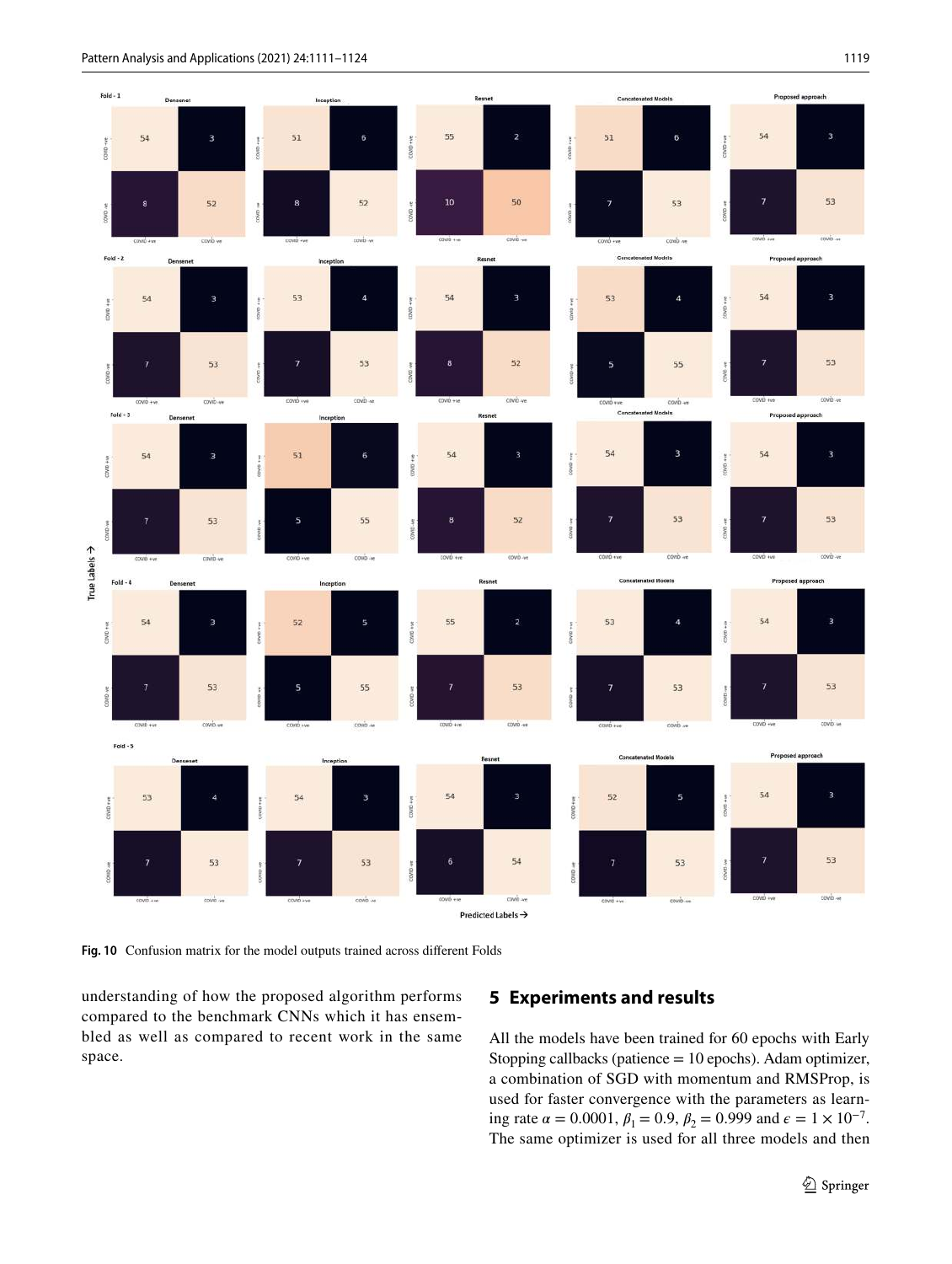<span id="page-9-0"></span>**Table 2** Number of true/ false positives and true/false negatives for each class

| Fold           | Model                | $COVID+Cor-$<br>rectly detected<br>(TP) | $COVID+$<br>Wrongly<br>detected (FP) | COVID-Cor-<br>rectly Detected<br>(FN) | COVID-<br>Wrongly<br>detected (TN) |
|----------------|----------------------|-----------------------------------------|--------------------------------------|---------------------------------------|------------------------------------|
| 1              | Inception V3         | 51                                      | 8                                    | 52                                    | 6                                  |
|                | Resnet50V2           | 55                                      | 10                                   | 50                                    | $\overline{c}$                     |
|                | Densenet201          | 54                                      | 8                                    | 52                                    | 3                                  |
|                | Concatenated network | 51                                      | 7                                    | 53                                    | 6                                  |
|                | Proposed approach    | 55                                      | 7                                    | 53                                    | 2                                  |
| $\overline{2}$ | Inception V3         | 53                                      | 7                                    | 53                                    | 4                                  |
|                | Resnet50V2           | 54                                      | 8                                    | 52                                    | 3                                  |
|                | Densenet201          | 54                                      | 7                                    | 53                                    | 3                                  |
|                | Concatenated network | 53                                      | 5                                    | 55                                    | 4                                  |
|                | Proposed approach    | 54                                      | 7                                    | 53                                    | 3                                  |
| 3              | Inception V3         | 51                                      | 5                                    | 55                                    | 6                                  |
|                | Resnet50V2           | 54                                      | 8                                    | 52                                    | 3                                  |
|                | Densenet201          | 54                                      | 7                                    | 53                                    | 3                                  |
|                | Concatenated network | 54                                      | 7                                    | 53                                    | 3                                  |
|                | Proposed approach    | 54                                      | 7                                    | 55                                    | 3                                  |
| $\overline{4}$ | Inception V3         | 52                                      | 5                                    | 55                                    | 5                                  |
|                | Resnet50V2           | 55                                      | 7                                    | 53                                    | 2                                  |
|                | Densenet201          | 54                                      | 7                                    | 53                                    | 3                                  |
|                | Concatenated network | 53                                      | 7                                    | 53                                    | 4                                  |
|                | Proposed approach    | 54                                      | 7                                    | 53                                    | 3                                  |
| 5              | Inception V3         | 54                                      | 7                                    | 53                                    | 3                                  |
|                | Resnet50V2           | 54                                      | 6                                    | 54                                    | 3                                  |
|                | Densenet201          | 53                                      | 7                                    | 53                                    | 4                                  |
|                | Concatenated network | 52                                      | 7                                    | 53                                    | 5                                  |
|                | Proposed approach    | 54                                      | 7                                    | 53                                    | 3                                  |

the models are saved as .h5 files. The time taken for model training is – 31 s/epoch for DenseNet201 and 17 s/epoch for each of the models ResNet50V2 and Inceptionv3. In Fig. [9](#page-7-0) the gradual change in loss (both training as well as validation) through the epochs have been depicted for all the three models DenseNet201, ResNet50V2 and Inceptionv3.

Figure [10](#page-8-1) presents the confusion matrix for the performance of different models trained across different folds. As can be observed, the proposed ensemble model gives the most consistent performance as well as one of the best performances with high true positive and true negative counts both for COVID +ve as well as for COVID –ve images.

Table [2](#page-9-0) presents the count of correctly and incorrectly classified COVID +ve and COVID –ve images. It can be observed that the number of correctly classified COVID +ve images is consistently high for the proposed algorithm. Table [3](#page-10-1) shows the summarization of accuracy, sensitivity and *F*1-score of the state-of-the-art CNN model, the competing benchmark algorithm and our proposed model. It is evident from the summary that the performance of our proposed solution is better than the other models in terms of accuracy. Also, it gives a consistently high value of sensitivity for both COVID +ve and COVID –ve cases. This demonstrates the robustness of the model.

Also, to demonstrate the efficacy of the proposed ensemble based algorithm, a comparison of the proposed algorithm with a number of recent works on COVID detection using Chest X-Ray images have been presented in Table [4.](#page-11-0) It can be observed that the proposed method integrates the capabilities of state-of-the-art deep learning models to yield comparable or better results that the works where vanilla state-of-the-art deep learning models have been used [\[12](#page-13-1), [27,](#page-13-19) [28](#page-13-20)]. Some of the new methods [[29](#page-13-31)[–31](#page-13-32)] show very promising results, though they may suffer from criticism due to the small size of the data used in the experimental set-up.

## **5.1 The prototype Tool**

Based on the proposed solution, a simple desktop tool for the detection of COVID-19 positive and negative cases has been developed. This allows any medical personnel to browse a chest X-ray image and feeding it to the application. The application, in turn, will execute the model proposed in this work and provide the label for the given Chest X-Ray image.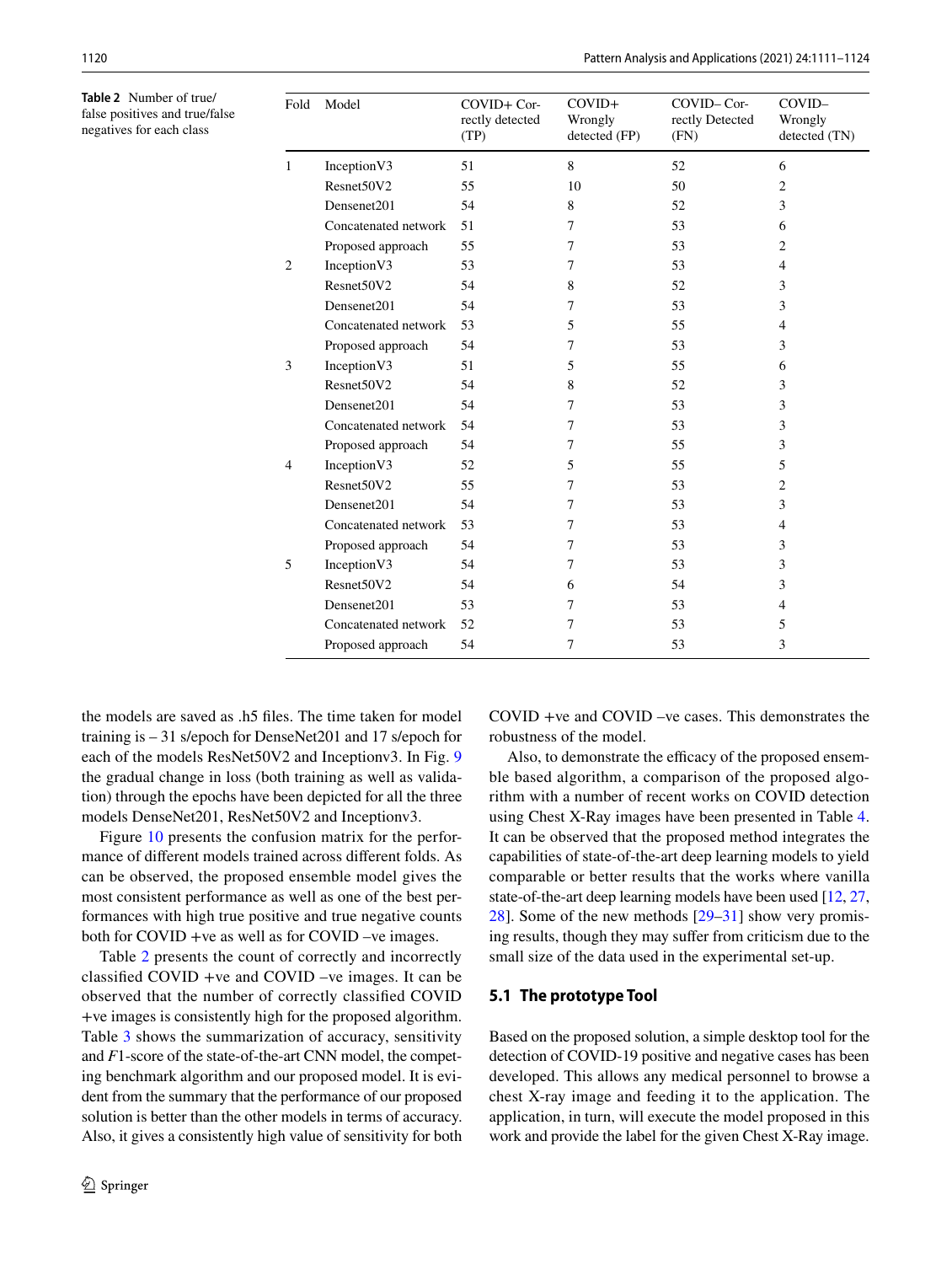#### <span id="page-10-1"></span>**Table 3** Summary of overall performance

| Fold           | Model                | Accuracy (%) | COVID+ sen-<br>sitivity $(\%)$ | $COVID-$ sensi-<br>tivity (%) | $COVID + F1$ -<br>Score $(\%)$ | $COVID - F1 -$<br>Score $(\%)$ | AUC-Score (%) |
|----------------|----------------------|--------------|--------------------------------|-------------------------------|--------------------------------|--------------------------------|---------------|
| 1              | Inception V3         | 88.03        | 89.47                          | 86.67                         | 87.93                          | 88.14                          | 88.07         |
|                | Resnet50V2           | 89.74        | 96.49                          | 83.33                         | 90.16                          | 89.29                          | 89.91         |
|                | Densenet201          | 90.60        | 94.74                          | 86.67                         | 90.76                          | 90.43                          | 90.70         |
|                | Concatenated network | 88.89        | 89.47                          | 88.33                         | 88.70                          | 89.08                          | 88.90         |
|                | Proposed approach    | 92.31        | 96.49                          | 88.33                         | 92.44                          | 92.17                          | 92.41         |
| $\overline{c}$ | Inception V3         | 90.60        | 92.98                          | 88.33                         | 90.60                          | 90.60                          | 90.66         |
|                | Resnet50V2           | 90.60        | 94.74                          | 86.67                         | 90.76                          | 90.43                          | 90.70         |
|                | Densenet201          | 91.45        | 94.74                          | 88.33                         | 91.53                          | 91.38                          | 91.54         |
|                | Concatenated network | 92.31        | 92.98                          | 91.67                         | 92.17                          | 92.44                          | 92.32         |
|                | Proposed approach    | 91.45        | 94.74                          | 88.33                         | 91.53                          | 91.38                          | 91.54         |
| 3              | Inception V3         | 90.60        | 89.47                          | 91.67                         | 90.27                          | 90.91                          | 90.57         |
|                | Resnet50V2           | 90.60        | 94.74                          | 86.67                         | 90.76                          | 90.43                          | 90.70         |
|                | Densenet201          | 91.45        | 94.74                          | 88.33                         | 91.53                          | 91.38                          | 91.54         |
|                | Concatenated network | 91.45        | 94.74                          | 88.33                         | 91.53                          | 91.38                          | 91.54         |
|                | Proposed approach    | 91.45        | 94.74                          | 88.33                         | 91.53                          | 91.38                          | 91.54         |
| $\overline{4}$ | Inception V3         | 91.45        | 91.23                          | 91.67                         | 91.23                          | 91.67                          | 91.45         |
|                | Resnet50V2           | 92.31        | 96.49                          | 88.33                         | 92.44                          | 92.17                          | 92.41         |
|                | Densenet201          | 91.45        | 94.74                          | 88.33                         | 91.53                          | 91.38                          | 91.54         |
|                | Concatenated network | 90.60        | 92.98                          | 88.33                         | 90.60                          | 90.60                          | 90.66         |
|                | Proposed approach    | 91.45        | 94.74                          | 88.33                         | 91.53                          | 91.38                          | 91.54         |
| 5              | Inception V3         | 91.45        | 94.74                          | 88.33                         | 91.53                          | 91.38                          | 91.54         |
|                | Resnet50V2           | 92.31        | 94.74                          | 90.00                         | 92.31                          | 92.31                          | 92.37         |
|                | Densenet201          | 90.60        | 92.98                          | 88.33                         | 90.60                          | 90.60                          | 90.66         |
|                | Concatenated network | 89.74        | 91.23                          | 88.33                         | 89.66                          | 89.83                          | 89.78         |
|                | Proposed approach    | 91.45        | 94.74                          | 88.33                         | 91.53                          | 91.38                          | 91.54         |
| Average        | Inception V3         | 90.43        | 91.58                          | 89.33                         | 90.31                          | 90.54                          | 90.46         |
|                | Resnet50V2           | 91.11        | 95.44                          | 87.00                         | 91.28                          | 90.93                          | 91.22         |
|                | Densenet201          | 91.11        | 94.39                          | 88.00                         | 91.19                          | 91.03                          | 91.19         |
|                | Concatenated network | 90.60        | 92.28                          | 89.00                         | 90.53                          | 90.66                          | 90.64         |
|                | Proposed approach    | 91.62        | 95.09                          | 88.33                         | 91.71                          | 91.54                          | 91.71         |

As a result, this will detect the COVID +ve and COVID –ve cases along with their probabilities as shown in Fig. [11.](#page-12-8) This can be used on platforms like Windows, Mac, and Linux. This interface can be used in any COVID-19 testing centers or other health facilities for the fast detection of the disease. This ready to use tool along with the underlying code for data preparation and model training is available publicly at https://github.com/CUIEMCOVIDProject/COVID-19-Detec tion-Using-Ensemble-Learning.

## <span id="page-10-0"></span>**6 Conclusion**

Fast and timely detection of COVID +ve patients is necessary to avoid spreading the disease and keeping it in control. This research work has been done to detect the COVID +ve patients from Chest X-Ray images in a simple and inexpensive way. In the work proposed in this paper, three state-of-the-art deep learning models have been adopted and ensembled. The proposed model has achieved a classification accuracy of 91.62%. Even more important fact is it yields a sensitivity of around 95% for COVID +ve cases i.e., out of 100 COVID +ve patients, more than 95 can be correctly diagnosed by our proposed model. It is believed that this research work along with the GUI interface will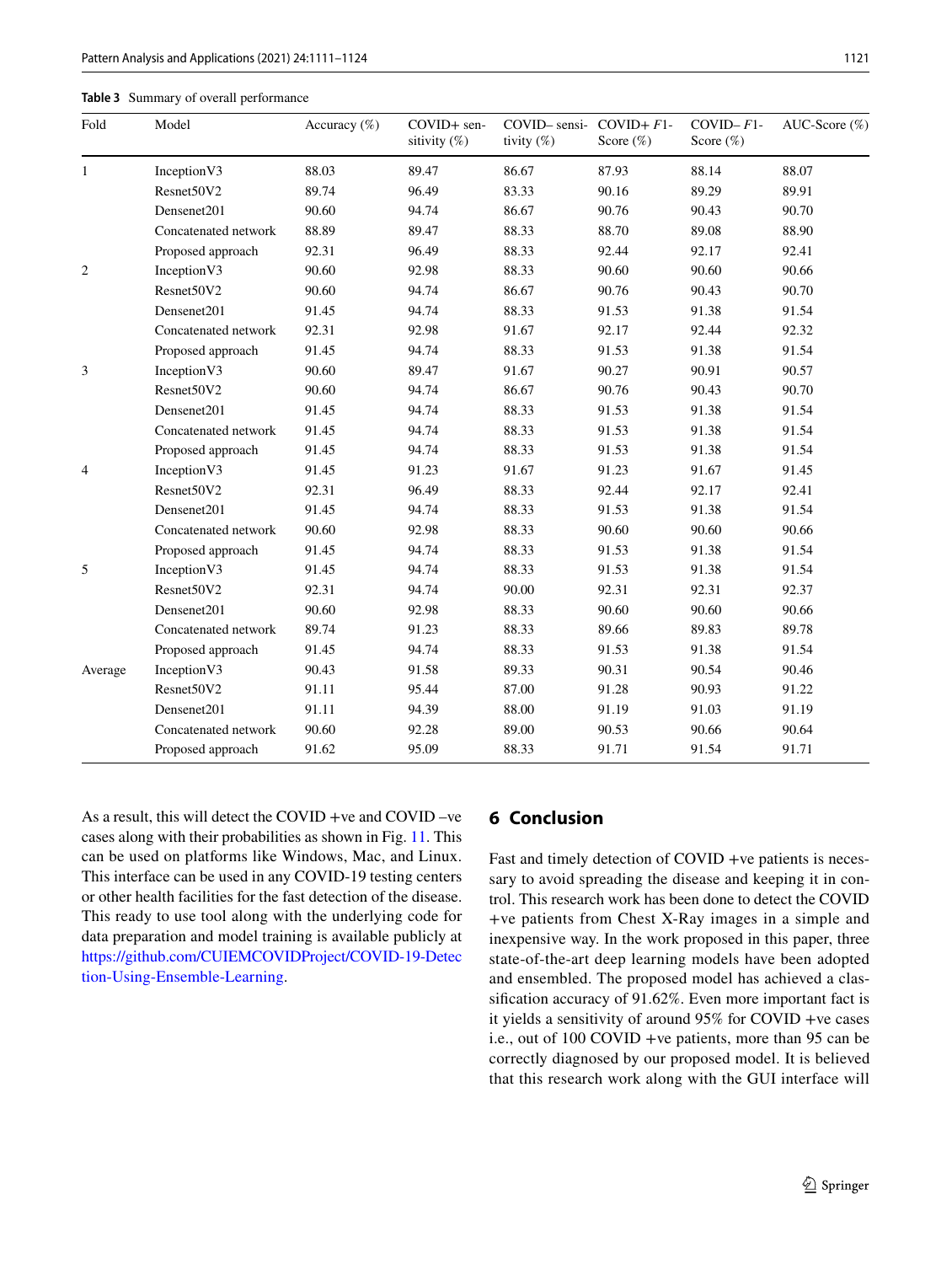<span id="page-11-0"></span>

|                                 | Table 4 Comparative study of previous works in COVID detection using Chest X-ray images |                                   |                       |                                                                               |                      |                                                                                    |                                                                                                                                                                                                      |
|---------------------------------|-----------------------------------------------------------------------------------------|-----------------------------------|-----------------------|-------------------------------------------------------------------------------|----------------------|------------------------------------------------------------------------------------|------------------------------------------------------------------------------------------------------------------------------------------------------------------------------------------------------|
| Related work                    | Number of CXR images Evaluation<br>included                                             | method                            | Accuracy              | Sensitivity                                                                   | Specificity          | Classification method<br>used                                                      | Overall summary                                                                                                                                                                                      |
| Apostolopoulos et al.<br>$[12]$ | $1,428$ (COVID = 224,<br>Pneumonia = $700$ ,<br>Normal $=$ 504)                         | 10-fold cross-validation          | $90.5\% (\pm 6.97\%)$ | 41% ( $\pm$ 50.5%)                                                            | $99\% (\pm 1.2\%)$   | tion, Inception Resnet<br>v2, Inception, Xcep-<br>VGG 19, Mobile Net<br>$\sqrt{2}$ | high specificity. There<br>on accuracy and very<br>the reported sensitiv-<br>issues mentioned in<br>CNN models; High<br>Comparison of exist-<br>ing state-of-the-art<br>seems to be some<br>ity data |
| Duran-Lopez et.<br>Al.[32]      | 6,926 (COVID-2,589,<br>Normal - 4,337)                                                  | 5-fold cross validation           | 94.43%                | 92.53%                                                                        | 96.33%               | New Method - COVID-<br>Xnet                                                        | ever, number of images<br>New method - COVID-<br>and specificity. How-<br>accuracy, sensitivity<br>Demonstrates high<br>used is quite low<br>Xnet proposed.                                          |
| Jain, R et al. [27]             | $6,432$ (COVID = 576,<br>Pneumonia = $4,273$ ,<br>Normal $= 1,583$                      | $= 5467$ :<br>Train: Test<br>965  | $95.3\% (+1 - 2.1\%)$ | - 99.3%, COVID-<br>Normal - 92.7% (±<br>5%), Pneumonia<br>92.3% $(\pm 2.5\%)$ |                      | 98.2% ( $\pm$ 1.2%) Inception V3, Xcep-<br>tion, ResNeXt                           | models; Demonstrates<br>Comparison of existing<br>state-of-the-art CNN<br>high accuracy, sensi-<br>tivity and very high<br>specificity                                                               |
| Khan et al. [29]                | $594 (COVID = 284,$<br>$Normal = 310$                                                   | 4-fold cross validation           | 95.3% $(\pm 4.9\%)$   | 97.5% $(\pm 1.1\%)$                                                           | 98.60%               | New method - CoroNet<br>(Xception)                                                 | sensitivity and specific-<br>New method - CoroNet<br>strates high accuracy,<br>proposed. Demon-<br>ķ,                                                                                                |
| Mahmud et al.[31]               | 610 (COVID-305,<br>Normal - 305)                                                        | 5-fold cross validation           | 97.40%                | 97.80%                                                                        | 94.70%               | Stacked Multi-Resolu-<br>tion CovXNet                                              | number of images used<br>New method - CovXNet<br>strates very high accu-<br>specificity. However,<br>racy, sensitivity and<br>proposed. Demon-<br>is quite low                                       |
| Minaee et al. [28]              | $5,184$ (COVID = 184,<br>Normal $= 5,000$ )                                             | $= 2084$ :<br>Train: Test<br>3100 | $90.89\% (\pm 1.9\%)$ | 98% (± 2.7%)                                                                  | $87.1\% (\pm 1.7\%)$ | ResNet18, ResNet50,<br>SqueezeNet, and<br>DenseNet-121                             | very high on sensitivity<br>models; Demonstrates<br>Comparison of existing<br>state-of-the-art CNN                                                                                                   |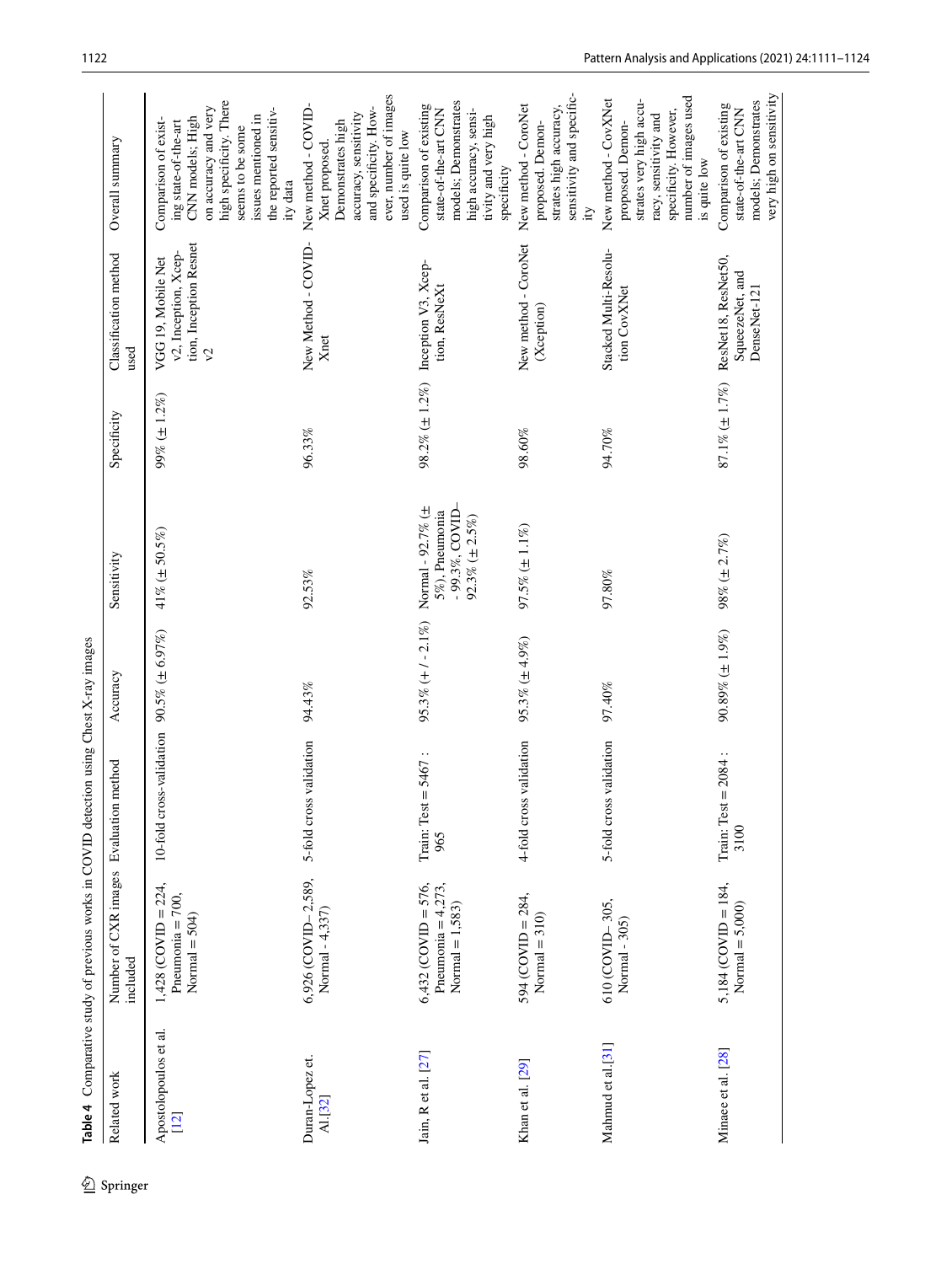| Table 4 (continued) |                                                    |                                     |           |                                                    |             |                                                                                   |                                                                                                                                        |
|---------------------|----------------------------------------------------|-------------------------------------|-----------|----------------------------------------------------|-------------|-----------------------------------------------------------------------------------|----------------------------------------------------------------------------------------------------------------------------------------|
| Related work        | Number of CXR images Evaluation method<br>included |                                     | Accuracy  | Sensitivity                                        | Specificity | Classification method<br>used                                                     | Overall summary                                                                                                                        |
| Ozturk et al.[30]   | 625 (COVID-125,<br>Normal - 500)                   | 5-fold cross validation 98.08%      |           | 95.13%                                             | 95.30%      | New Method - DarkNet New method - DarkNet                                         | number of images used<br>strates very high accu-<br>specificity. However,<br>racy, sensitivity and<br>proposed. Demon-<br>is quite low |
| Wang, Let al. [5]   | $5,538$ , Normal =<br>$13,975$ (COVID =<br>8,066)  | $= 50:1$<br>Train: Test<br>(approx. | $93.30\%$ | Normal - 95%, Non-<br>$CovID-94\%,$<br>$COVID-91%$ | 95%         | New method - COV-<br><b>IDNet</b>                                                 | accuracy, sensitivity<br>Demonstrates high<br>New method - COV-<br>IDNet proposed.<br>and specificity                                  |
| Proposed Method     | $1,006$ (COVID = 538,<br>$non-COVID = 468)$        | 5-fold cross validation             | 91.62%    | 95.09%                                             | 88.33%      | New ensemble method<br>tion V3, Resnet50V2<br>combining Incep-<br>and Densenet201 | Unique ensemble based<br>accuracy, sensitivity<br>technique proposed.<br>Demonstrates high<br>and specificity                          |



**Fig. 11** GUI-based tool for COVID-19 detection

<span id="page-12-8"></span>help the doctors to detect the affected patients with the help of computer-aided analysis, that too within a few seconds. We believe that this will significantly add value to the medical field.

# **References**

- <span id="page-12-0"></span> 1. WHO—Emergencies preparedness, response. World Health Organization (2019) Pneumonia of unknown cause China. https:// www.who.int/csr/don/05-january-2020-pneumonia-of-unkowncause-china/en/?mod=article\\_inline. Accessed 29 Mar 2020
- <span id="page-12-1"></span>2. The SARS-CoV-2 outbreak: what we know 94:44–48

<span id="page-12-2"></span> 3. Bustin SA (2000) Absolute quantification of mRNA using realtime reverse transcription polymerase chain reaction assays. J Mol Endocrinol 25(2):169–193

<span id="page-12-3"></span> 4. Makris A, Kontopoulos I, Tserpes K (2020) COVID-19 detection from chest X-ray images using deep learning and convolutional neural networks. medRxiv. Accessed 29 Mar 2020

<span id="page-12-4"></span> 5. Wang L, Lin ZQ, Wong A (2020) COVID-Net: a tailored deep convolutional neural network design for detection of COVID-19 cases from chest X-ray images. Scientific Reports, Vol. 10

<span id="page-12-7"></span> 6. Mangal A, Kalia S, Rajgopal H, Rangarajan K, Namboodiri V, Banerjee S, Arora C (2020) COVIDAID: COVID-19 detection using chest X-ray. arXiv: 2004.09803

<span id="page-12-6"></span> 7. Rahimzadeh M, Attar A (2020) A modified deep convolutional neural network for detecting COVID-19 and pneumonia from chest X-ray images based on the concatenation of Xception and ResNet50V2. Inf Med Unlock 19:100360

<span id="page-12-5"></span> 8. Rajpurkar P, Irvin J, Zhu K, Yang B, Mehta H, Duan T, Ding D, Bagul A, Langlotz C, Shpanskaya K, et al (2017) Chexnet: radiologist-level pneumonia detection on chest x-rays with deep learning. arXiv preprint arXiv: 1711.05225